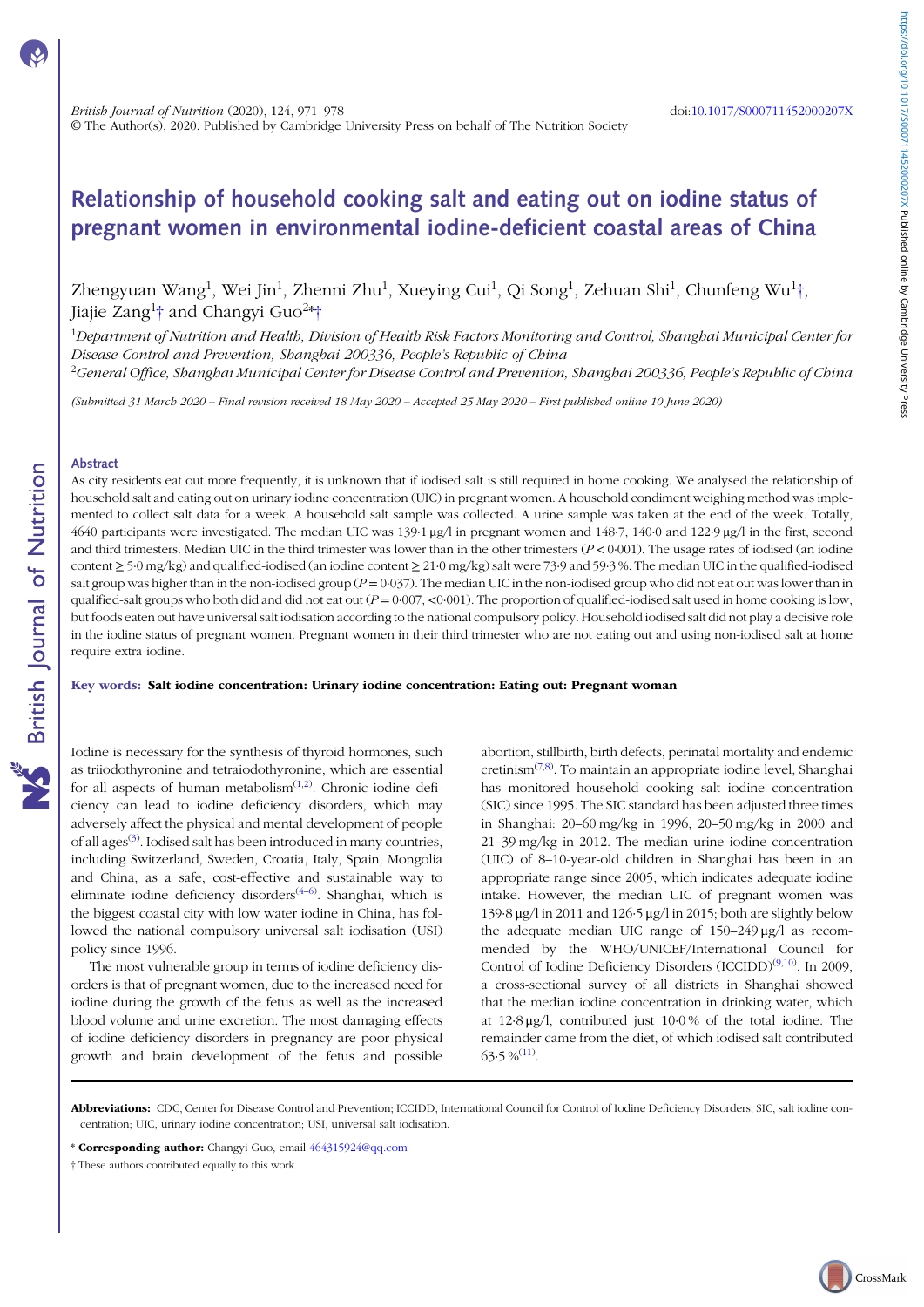972 Z. Wang et al.

Monitoring data in Shanghai showed that the percentage of households choosing iodised salt dropped from 94·6 % in 1999 to  $76.5\%$  in  $2017^{(12)}$  $2017^{(12)}$  $2017^{(12)}$ . In theory, with more families opting for non-iodised salt, the median UIC in the population should be on a downwards trend. However, our monitoring showed little fluctuation, which may be related to the high rate of eating out in Shanghai. The USI policy stipulated that all centralised meal units (including restaurants and canteens) must use iodised salt. With the development of the economy, eating out is becoming more common in Shanghai: the Shanghai Diet and Health Survey showed that the proportion of people who eat at least one meal prepared away from home in the past week was 55 $\cdot$ 1 %<sup>[\(13\)](#page-6-0)</sup>. Therefore, we investigated the effect of household SIC and eating out on UIC in pregnant women, to guide residents to choose household cooking salt and iodine supplements correctly and rationally as well as to formulate relevant indicators for policy evaluation.

## Materials and methods

# Population and study design

The data were taken from a cohort study (April to October 2017) that investigated the effects of iodine levels in pregnant women on the growth and development of their offspring. The target population was pregnant women who had lived in Shanghai for at least 6 months over the past year with no cognitive and activity impairment, no infectious disease and cooperation with the investigation. The formula for calculating complex sampling sample size which was  $n = (\frac{\mu_{\alpha/2} \times \sigma}{\delta})^2 \times \text{deff}$  was used to calculate the sample size required for analysis $(14)$ . According to the results of pregnant women iodine nutrition survey in 2009 in Shanghai,  $\sigma = 106.83 \,\mu\text{g}/\text{l}$ ,  $\delta = 15 \,\mu\text{g}/\text{l}$ . We defined the two-sided significance level  $\alpha = 0.05$ ,  $1-\beta = 0.8$ ,  $\mu_{\alpha/2} = 1.96$ . The deff value of complex sampling was 2. There were nine levels by gestational weeks (first trimester, second trimester and third trimester) and the age of pregnant women  $\left(\langle 30, 30, 30, 35 \rangle\right)$  years old), at least 3510 pregnant women were needed for analysis. Considering 20 % would be lost to follow-up and 20 % would refuse to visit, a total of 5·485 pregnant women were recruited. A multistage, stratified random sampling method was used to obtain a representative sample. The number surveyed in each administrative district was determined according to the required sample size and the number of pregnant women in each district in 2016. Each district was divided into five sections, from which a street was randomly selected. An equal number of pregnant women were selected from each section and different gestational weeks were evenly distributed.

The medical ethics committee of the Shanghai Municipal Center for Disease Control and Prevention (CDC) approved the study. Written informed consent was given by all participants.

#### Household condiment weighing and questionnaire survey

A household condiment weighing method was used to collect data on cooking oil, salt and soya sauce by weighing changes in the condiment inventory over a continuous period of 1 week. At the same time, the number of people who consumed the household condiments at each meal was recorded, and a household salt sample was collected for iodine concentration detection. Participants were required to complete a standardised questionnaire, which included demographic information and food consumption, through face-to-face interviews with trained and evaluate qualified investigators. All data were reviewed by the local district CDC project team, and at least 5 % of data were reviewed by the Shanghai CDC project team. All flawed questionnaires were reexamined until there were no defects. Participants who were unable to complete the survey were not included in the final analysis.

## Household cooking salt and urine sample collection and analyses

A 60 g sample of cooking salt was collected from each household of subject during the condiment weighing week, and a 50 ml urine sample was collected from each subject at the end of the week. Household SIC and UIC were measured by titration and acid digestion, respectively<sup>([15](#page-6-0),[16](#page-6-0))</sup>, at the Central Laboratory of Shanghai CDC and sixteen District CDC in Shanghai, all of these laboratories which must past the assessment of the National Iodine Deficiency Disorders Reference Laboratory of China CDC before carrying out the test. The internal qualitycontrol samples for the analysis of SIC and UIC were provided by China CDC.

#### Definition and classification of relevant indicators

Salt was divided into three types according to the SIC standard in Shanghai: (1) non-iodised salt with an iodine content <5 mg/kg; (2) low-iodine salt, 5 mg/kg ≤ iodine content < 21·0 mg/kg and (3) qualified-iodised salt with an iodine content  $\geq 21.0$  mg/kg. The iodised salt usage rate is the amount consumed with an iodine content  $\geq$  5·0 mg/kg in all samples. The qualified-iodised salt usage rate is the amount consumed with an iodine content  $\geq 21.0$  mg/kg in all samples.

Frequency of eating out was divided into three groups: never (not eaten out in the past week), occasionally (eating out less than once/d in the past week) and frequently (eating out at least once a day in the past week).

The iodine nutritional status of pregnant women was determined according to the criteria recommended by the WHO/ UNICEF/ICCIDD. Insufficient iodine intake was defined as median urinary iodine (MUI) < 150 μg/l; adequate iodine intake as MUI 150–249 μg/l; iodine intake above the requirement as MUI 250–499 μg/l and excessive iodine intake as MUI  $\geq$  500 μg/l<sup>[\(10\)](#page-6-0)</sup>.

#### Statistical analysis

Data processing and statistical analyses were conducted with EpiData (version 2.0, The EpiData Association), Excel (2010 edition, Microsoft) and SPSS (version 22.0). Normally distributed data were expressed as the mean values and standard deviations, and non-parametric data were expressed as the median (25th percentile, 75th percentile). A one-way ANOVA was used to compare multiple groups. In pairwise comparisons, the homogeneity of variance was tested by the least significant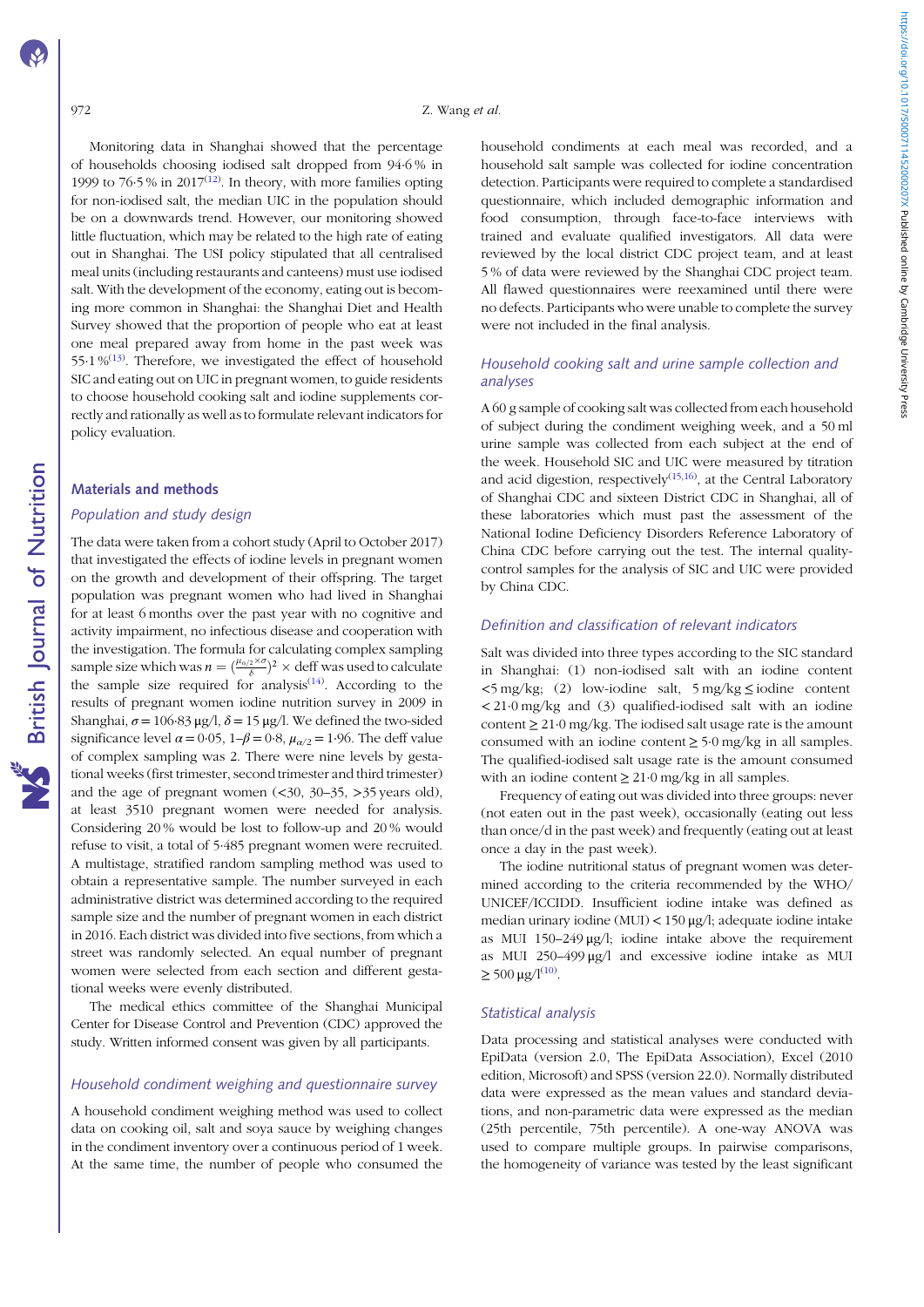https://doi.org/10.1017/5000711452000207X Published online by Cambridge University Press https://doi.org/10.1017/S000711452000207X Published online by Cambridge University Press

difference  $t$  test (LSD) and the inhomogeneity of variance was assessed by Tamhane's T2 test. A Kruskal–Wallis one-way ANOVA test (K) was used to compare non-parametric data across multiple groups. A P value of  $\lt 0.05$  was considered significant.

## **Results**

## General characteristics of study participants were compared

A total of 4640 valid subjects were investigated. The median UIC was 139·1 μg/l in all subjects and 148·7, 140·0 and 122·9 μg/l in women in the first, second and third trimesters, respectively. There were significant  $(P < 0.001)$  differences in median UIC among the different gestational weeks (first trimester, second trimester and third trimester). Pairwise comparisons showed that the adjusted  $P$  values were <0.001 between the third and first trimesters, 0·004 between the third and second trimesters and 0·159 between the second and first trimesters. Median UIC was higher in the first and second trimesters than in the third trimester.

A total of 3427 households ate iodised salt, of which 2750 were qualified-iodised salt. The usage rates of iodised salt and qualified-iodised salt were 73·9 and 59·3 %, respectively. The average iodine content in iodised salt was 24·7 mg/kg. There were significant differences in iodine supplement intake, education status, family income in the previous year and region between different gestational weeks with P values of 0·037,

 $0.001$ ,  $0.001$  and  $0.002$ , respectively (Table 1). There were no statistically significant differences between any other indexes.

## The distribution of urinary iodine concentration and frequency of eating out

The percentages of UIC which ranged from 150 and 250 μg/l were 26·7, 27·9 and 24·2 % in the first, second and third trimesters, respectively (Fig. 1).

Pregnant women (40·2 %) had never eaten out in the past week, 37·7 % had eaten out less than once a day and 22·1 % had eaten out greater than or equal to once a day ([Fig. 2](#page-3-0)). Analysis of the constituent ratio of eating out frequencies among different gestational weeks showed that the difference was statistically significant  $(P < 0.001)$ .



Fig. 1. Proportions of different urinary iodine concentration rates in pregnant women (%).  $\blacksquare$ ,  $>250 \mu g/l$ ;  $\blacksquare$ , 150–250  $\mu g/l$ ;  $\blacksquare$ , 100–150  $\mu g/l$ ;  $\blacksquare$ , 50–100  $\mu g/l$ ;  $\blacksquare$ , <50 μg/l.

Table 1. Characteristics of study participants stratified by gestational week (Mean values and standard deviations; median values and 25th, 75th percentiles (P25, P75); percentages)

|                                          | First trimester<br>(n 1705) | Second trimester<br>(n 1533) | Third trimester<br>(n 1402) | Pooled<br>(n4640) | F      | P       |
|------------------------------------------|-----------------------------|------------------------------|-----------------------------|-------------------|--------|---------|
| $UIC$ ( $\mu$ g/l)                       |                             |                              |                             |                   |        |         |
| Median                                   | 148.7                       | 140.0                        | 122.9                       | $139 - 1$         | 46.43  | < 0.001 |
| P25, P75                                 | 87.9, 238.4                 | 86-0, 218-9                  | 69-21, 98-4                 | 81-4, 220-2       |        |         |
| SIC (mg/kg)                              |                             |                              |                             |                   |        |         |
| Mean                                     | 24.6                        | $24-6$                       | 24.9                        | 24.7              | 1.006  | 0.366   |
| SD                                       | $5-8$                       | $6-3$                        | $5-0$                       | $5-8$             |        |         |
| Usage rate of iodised salt (%)           | 72.8                        | 74.0                         | 75.0                        | 73.9              | 1.016  | 0.362   |
| Usage rate of qualified-iodised salt (%) | 57.8                        | 59.2                         | 61.2                        | 59.3              | 1.877  | 0.153   |
| lodine supplements intake (%)            | $10-6$                      | $10-3$                       | 13.3                        | 11.3              | 3.311  | 0.037   |
| Age $\geq$ 35 years (%)                  | $15-2$                      | $13-8$                       | $13-3$                      | 14.2              | 1.193  | 0.303   |
| Education status (%)                     |                             |                              |                             |                   |        |         |
| $\leq$ 9 years                           | 12.3                        | $18-5$                       | 17.1                        | $15-8$            | 39.682 | < 0.001 |
| Senior high school and college           | 39.3                        | 42.4                         | 40.5                        | $40-7$            |        |         |
| Bachelor degree and above                | 48.4                        | 39.1                         | 42.4                        | 43.5              |        |         |
| Occupation status (%)                    |                             |                              |                             |                   |        |         |
| Physical                                 | 42.3                        | 43.3                         | 45.6                        | 43.6              | 3.525  | 0.172   |
| Mental                                   | $57 - 7$                    | $56 - 7$                     | 54.4                        | $56-4$            |        |         |
| Family income last years (%)             |                             |                              |                             |                   |        |         |
| $<$ 100 000 yuan                         | 14.4                        | 18.9                         | 20.1                        | 17.6              | 24.697 | < 0.001 |
| 100 000-200 000 yuan                     | 40.8                        | 42.1                         | 40.3                        | 41.1              |        |         |
| $\geq$ 200 000 yuan                      | 44.8                        | 39.0                         | 39.6                        | 41.3              |        |         |
| Region (%)                               |                             |                              |                             |                   |        |         |
| Urban                                    | 37.6                        | 33.2                         | $35-1$                      | $35-4$            | 17.376 | 0.002   |
| Suburban                                 | $35 - 1$                    | 34.8                         | 31.8                        | 34.0              |        |         |
| Rural                                    | 27.3                        | 32.0                         | 33.1                        | $30-6$            |        |         |
|                                          |                             |                              |                             |                   |        |         |

UIC, urinary iodine concentration; SIC, salt iodine concentration.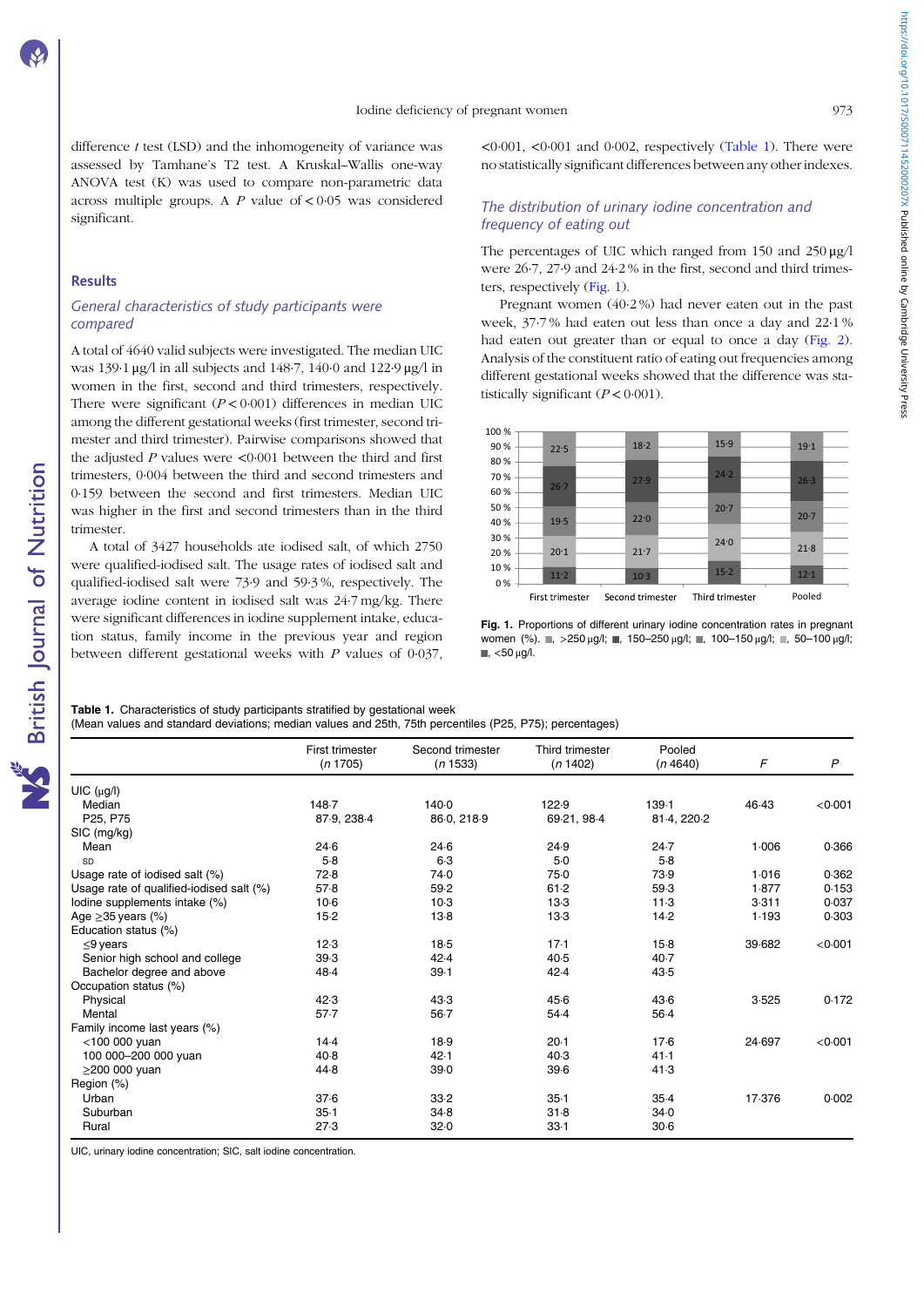### <span id="page-3-0"></span>974 Z. Wang et al.



Fig. 2. Frequency of eating out in the past week for pregnant women (%).  $\blacksquare$ ,  $\geq$ 1 time/d;  $\blacksquare$ , <1 time/d;  $\blacksquare$ , 0 times.

# Comparison of urinary iodine concentration among different cooking salt iodine concentration groups and eating out frequency groups

Among the different SIC groups, there were significant differences in median UIC only in pooled subjects  $(F = 6.098$ ,  $P = 0.047$ , [Table 2\)](#page-4-0). Pairwise comparisons performed between the three groups showed that the adjusted  $F$  and  $P$  were 1.102 and 0·941 between the non-iodised salt group and the lowiodine salt group, 3·399 and 0·037 between the non-iodised salt group and qualified-iodised salt group and 1·005 and 1·000 between the low-iodine salt group and qualified-iodised salt group. The median UIC was higher in the qualified-iodised salt group than in the non-iodised salt group. There were no statistically significant differences in UIC between frequencies of eating out.

There were significant differences in median UIC among different regions only in the first trimester and in pooled subjects  $(F = 31.186, P < 0.001$  and  $F = 15.720, P < 0.001$ ). The adjusted F and P were  $0.774$ ,  $1.000$  and  $0.001$ ,  $1.000$  between suburban and rural subjects, 5·234, <0·001 and 3·359, 0·002 between suburban and urban subjects and 4·097, <0·001 and 3·453, 0·002 between rural and urban subjects, respectively. The median UIC was higher in urban subjects than in suburban and rural subjects.

## Combined effect of household cooking salt iodine concentration and eating out on urinary iodine concentration

The results from the iodised/non-iodised salt groups were combined with the results of eating out/not eating out to form four groups for discuss the combined effect of these two variables: (1) non-iodised salt and not eating out (464 women); (2) noniodised salt and eaten out at least once a day in the past week (280 women); (3) qualified-iodised salt and not eating out (1087 women) and (4) qualified-iodised salt with eating out (608 women). The median UIC were 123·4, 142·3, 145·2 and 148·8 μg/l, respectively [\(Table 3\)](#page-5-0). There were significant differences in median UIC only in pooled subjects  $(F = 17.332)$ ,  $P = 0.001$ ). The adjusted F and P of the pairwise comparisons were 2·337 and 0·117 between groups 1 and 2, 3·265 and 0·007 between groups 1 and 3, 4·055 and <0·001 between groups 1 and 4, 0·063 and 1·000 between groups 2 and 3, 1·012 and 1·000 between groups 2 and 4 and 1·361 and 1·000 between groups 3 and 4. The results showed that median UIC was lower in the non-iodised salt with non-eating out group than in the qualified-iodised salt groups under both conditions of eating out.

## **Discussion**

The quality of nutrition during pregnancy affects not only the health of the mother and fetus but also the health of the baby after birth. Although numerous studies have shown a U-shaped relationship between iodine and human health $(17,18)$  $(17,18)$ , the most common health problems are associated with iodine deficiency, especially in iodine-deficient areas<sup>[\(19\)](#page-6-0)</sup>. Iodine deficiency during pregnancy is an important global public health issue and the leading preventable cause of neural and physical developmental impairments worldwide<sup>([20\)](#page-6-0)</sup>. In our survey, the women were mildly iodine deficient compared to the range recommended by international standards $(10,21)$  $(10,21)$  $(10,21)$  $(10,21)$  $(10,21)$ . The proportion of pregnant women taking an iodine-containing supplement was similar to previous studies in Switzerland<sup>([22,23\)](#page-6-0)</sup>.

A previous study compared UIC in women during and after pregnancy and found that in an iodine sufficient area, iodine excretion was lower during than after pregnancy. However, the current standard during pregnancy recommended by WHO/ UNICEF/ICCIDD is based on non-pregnant populations: this might lead to overestimation of iodine deficiency during gestation, so the lower limit may be too high<sup> $(24)$  $(24)$  $(24)$ </sup>. Monitoring by the Shanghai CDC showed that the median UIC in children aged 8–10 years was >100 μg/l after the implementation of the USI policy, indicating that children aged 8–10 years have sufficient iodine intake $(12)$  $(12)$  $(12)$ . Since the median UIC from a representative child's spot urine sample can be used to classify the iodine status of a population<sup> $(25)$  $(25)$  $(25)$ </sup>. These suggest that the general population in Shanghai has been in an iodine sufficient status since the implementation of the USI policy. Based on the above analysis, we find that the median UIC in the first and second trimesters of pregnancy are basically sufficient to meet the needs of the mother and fetus, although they are slightly below the international standards. However, the UIC in the third trimester of pregnancy was obvious low. These results are consistent with previous studies in Australia and Sri Lanka, both of which suggest that women in the third trimester of pregnancy have a higher risk of iodine deficiency<sup>([26,27\)](#page-6-0)</sup>. In Shanghai, it is therefore necessary to remind pregnant women in the third trimester to take an iodine supplement or to choose iodine-rich food.

Our study found that the median UIC of the qualified-iodised salt group was higher than in the non-iodised group. The difference was statistically significant, but the practical significance of the gap is limited. Based on a previous study, salt iodine contributed 63·5 % of dietary iodine intake in Shanghai and so this gap would be wider if all iodine intake came from home cooking salt $(11)$  $(11)$  $(11)$ . This difference between the salt groups may be related to the increasing frequency of eating out, which is also an important opportunity for iodised salt intake. With changes in demographic and socio-economic characteristics, eating out is becoming more popular around the world and generally involves consuming more food, including salt<sup>([28](#page-6-0)-[30](#page-6-0))</sup>. According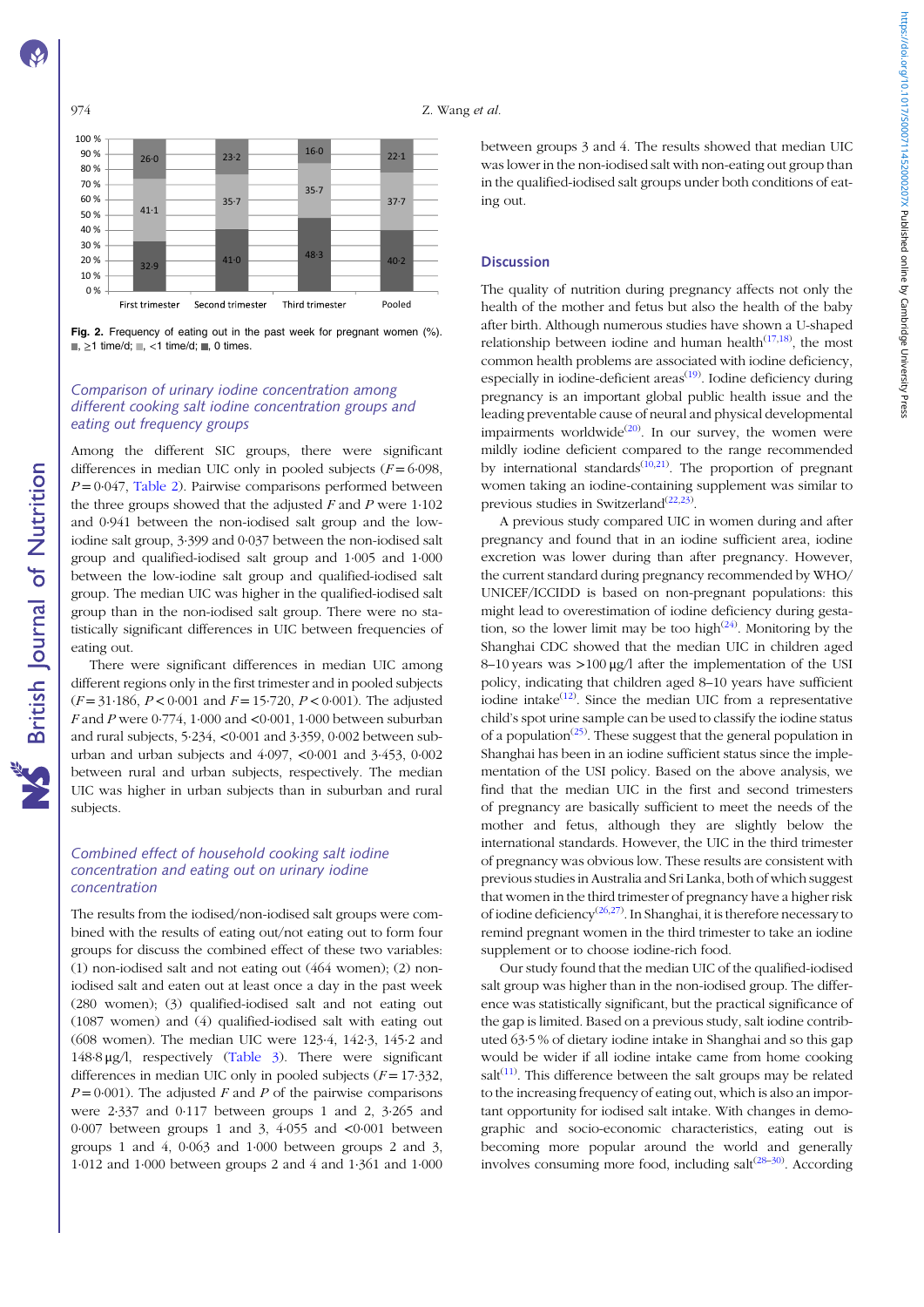<span id="page-4-0"></span>Table 2. Urinary iodine concentration (μg/l) of pregnant women between different cooking salt iodine content groups and eating out frequency groups (Median values and 25th, 75th percentiles (P25, P75))

| Median<br>Pooled<br>141.0<br>Urban<br>Suburban<br>123-5<br>129.0<br>Rural<br>All<br>131.5<br>First trimester | Non-iodised salt<br>group<br>P25, P75<br>83-0, 227-7<br>71.6, 207.0<br>73-2, 204-3<br>75-7, 216-4 | Median<br>1530<br>118-7<br>135-5 | Low-iodised salt group<br>P <sub>25</sub> , P <sub>75</sub><br>93-5, 238-4<br>68-6, 213-8<br>80-7, 206-5 | Median<br>1498<br>136.0 | Qualified-iodised salt<br>group<br>P25, P75<br>90.8, 240.5<br>81-1, 218-0 | Median<br>142.5 | Never eating out<br>group<br>P25, P75<br>76.0, 223.7 | Median | Occasionally eating out<br>group<br>P <sub>25</sub> , P <sub>75</sub> | Median | Frequent eating out<br>group<br>P25, P75 | Median    | Pooled<br>P25, P75 |
|--------------------------------------------------------------------------------------------------------------|---------------------------------------------------------------------------------------------------|----------------------------------|----------------------------------------------------------------------------------------------------------|-------------------------|---------------------------------------------------------------------------|-----------------|------------------------------------------------------|--------|-----------------------------------------------------------------------|--------|------------------------------------------|-----------|--------------------|
|                                                                                                              |                                                                                                   |                                  |                                                                                                          |                         |                                                                           |                 |                                                      |        |                                                                       |        |                                          |           |                    |
|                                                                                                              |                                                                                                   |                                  |                                                                                                          |                         |                                                                           |                 |                                                      |        |                                                                       |        |                                          |           |                    |
|                                                                                                              |                                                                                                   |                                  |                                                                                                          |                         |                                                                           |                 |                                                      |        |                                                                       |        |                                          |           |                    |
|                                                                                                              |                                                                                                   |                                  |                                                                                                          |                         |                                                                           |                 |                                                      | 151.6  | 93-2, 242-6                                                           | 150-3  | 88-8, 237-0                              | 148.4     | 87-9, 233-6        |
|                                                                                                              |                                                                                                   |                                  |                                                                                                          |                         |                                                                           | 142.0           | 76-7, 223-0                                          | 121.2  | 76-1, 193-8                                                           | 138.3  | 71.9, 223.2                              | 129.5     | 75.7, 215.0        |
|                                                                                                              |                                                                                                   |                                  |                                                                                                          | 140.0                   | 83-4, 216-1                                                               | 137.9           | 84-9, 214-3                                          | 136.4  | 73-2, 206-5                                                           | 129.8  | 85-5, 210-7                              | 136-5     | 80-2, 210-0        |
|                                                                                                              |                                                                                                   | 137.8                            | 77-5, 215-0                                                                                              | 142.5                   | 84-7, 222-0                                                               | 141.0           | 78.6, 220.4                                          | 136-2  | 82-4, 217-0                                                           | 140.5  | 82-4, 223-6                              | 139.1     | 81-4, 220-2        |
|                                                                                                              |                                                                                                   |                                  |                                                                                                          |                         |                                                                           |                 |                                                      |        |                                                                       |        |                                          |           |                    |
| Urban<br>161.3                                                                                               | 93-7, 251-7                                                                                       | 155-5                            | 100-2, 270-5                                                                                             | 179.9                   | 105-1, 287-7                                                              | 147.4           | 93-7, 258-1                                          | 168-4  | 104-9, 267-2                                                          | 185-5  | 100, 275.3                               | 169.6     | 98.7, 267.1        |
| Suburban<br>124.0                                                                                            | 68.0, 233.3                                                                                       | $105-4$                          | 66.6, 192.5                                                                                              | 144.8                   | 85-5, 230-5                                                               | 149.1           | 74.8, 222.0                                          | 124.6  | 75.9, 199.6                                                           | 142.5  | 71.0, 245.1                              | 135.7     | 73-7, 223-0        |
| 137.5<br>Rural                                                                                               | 90.6, 214.0                                                                                       | 143-8                            | 85.0, 223.1                                                                                              | 143.7                   | 82-5, 219-1                                                               | 152.8           | 93-9, 227-4                                          | 134.4  | 75.6, 205.4                                                           | 131.5  | 88-5, 212-0                              | 143.7     | 85-7, 217-4        |
| All<br>145.5                                                                                                 | 86-7, 238-8                                                                                       | 143.6                            | 82-7, 223-4                                                                                              | 151.0                   | 89-2, 244-6                                                               | $150-1$         | 87-8, 233-5                                          | 143.7  | 86-7, 228-9                                                           | 153.7  | 88-4, 248-7                              | 148-8     | 87-9, 238-4        |
| Second trimester                                                                                             |                                                                                                   |                                  |                                                                                                          |                         |                                                                           |                 |                                                      |        |                                                                       |        |                                          |           |                    |
| Urban<br>139.3                                                                                               | 71.7, 215.7                                                                                       | 147.6                            | 76-2, 213-5                                                                                              | 141.3                   | 83-1, 212-4                                                               | 143-2           | 68-3.212-7                                           | 149.9  | 97-3, 238-6                                                           | 127.9  | 79.9.194.6                               | 141.1     | 80-0, 212-8        |
| 118-6<br>Suburban                                                                                            | 74-6, 216-6                                                                                       | 135-8                            | 84-5, 229-8                                                                                              | 144.0                   | 89-2, 222-5                                                               | 156.0           | 88-4, 240-6                                          | 125.7  | 87-1, 195-5                                                           | 142.0  | 81-1, 221-0                              | 140.0     | 87.0, 222.5        |
| 128-3<br>Rural                                                                                               | 74-5, 204-3                                                                                       | 142.6                            | 80.1, 209.0                                                                                              | 143.9                   | 94-6, 221-9                                                               | 151.5           | 94-3, 234-6                                          | 129.3  | 78-3, 201-7                                                           | 130.0  | 89-8, 202-0                              | 139.0     | 88-8, 218-5        |
| All<br>129.6                                                                                                 | 74-8, 212-6                                                                                       | 142.6                            | 80-1, 221-7                                                                                              | 143.0                   | 90.9, 220.4                                                               | $150-7$         | 87-1, 231-1                                          | 134.5  | 87-1, 214-8                                                           | 132.4  | 81-9, 201-3                              | 140.0     | 86-0, 218-9        |
| Third trimester                                                                                              |                                                                                                   |                                  |                                                                                                          |                         |                                                                           |                 |                                                      |        |                                                                       |        |                                          |           |                    |
| Urban<br>115.7                                                                                               | 65-8, 182-5                                                                                       | 157.0                            | 81-8, 263-0                                                                                              | 129.4                   | 79.8, 202.4                                                               | 135-2           | 71-5, 198-4                                          | 124.0  | 81-1, 201-5                                                           | 127.2  | 74-8, 211-4                              | $127 - 7$ | 75.0, 201.4        |
| Suburban<br>123.0                                                                                            | 71-4, 197-6                                                                                       | 109.4                            | 67-3, 203-2                                                                                              | 116-2                   | 68-8, 193-0                                                               | 121.2           | 70-5, 206-8                                          | 110-0  | 67-7, 182-9                                                           | 113-7  | 65-5, 192-4                              | 116-2     | 69-1, 194-6        |
| 115.1<br>Rural                                                                                               | 52-1, 199-9                                                                                       | 114.0                            | 59-1, 189-6                                                                                              | 133.6                   | 66-8, 207-8                                                               | 115-7           | 59.9, 187.6                                          | 143.4  | 62-2, 225-6                                                           | 118-3  | 61.0, 232.1                              | 123.6     | 61-4, 202-0        |
|                                                                                                              |                                                                                                   |                                  |                                                                                                          |                         |                                                                           |                 |                                                      |        |                                                                       |        |                                          |           |                    |
| 1193<br>All                                                                                                  | 63-6, 190-6                                                                                       | 119.0                            | 69.6, 204.5                                                                                              | 126.0                   | 70-1, 201-4                                                               | 121.9           | 68-8, 196-9                                          | 124.0  | 69-8, 198-6                                                           | 119.9  | 67-4, 206-7                              | 122.9     | 69-2, 198-4        |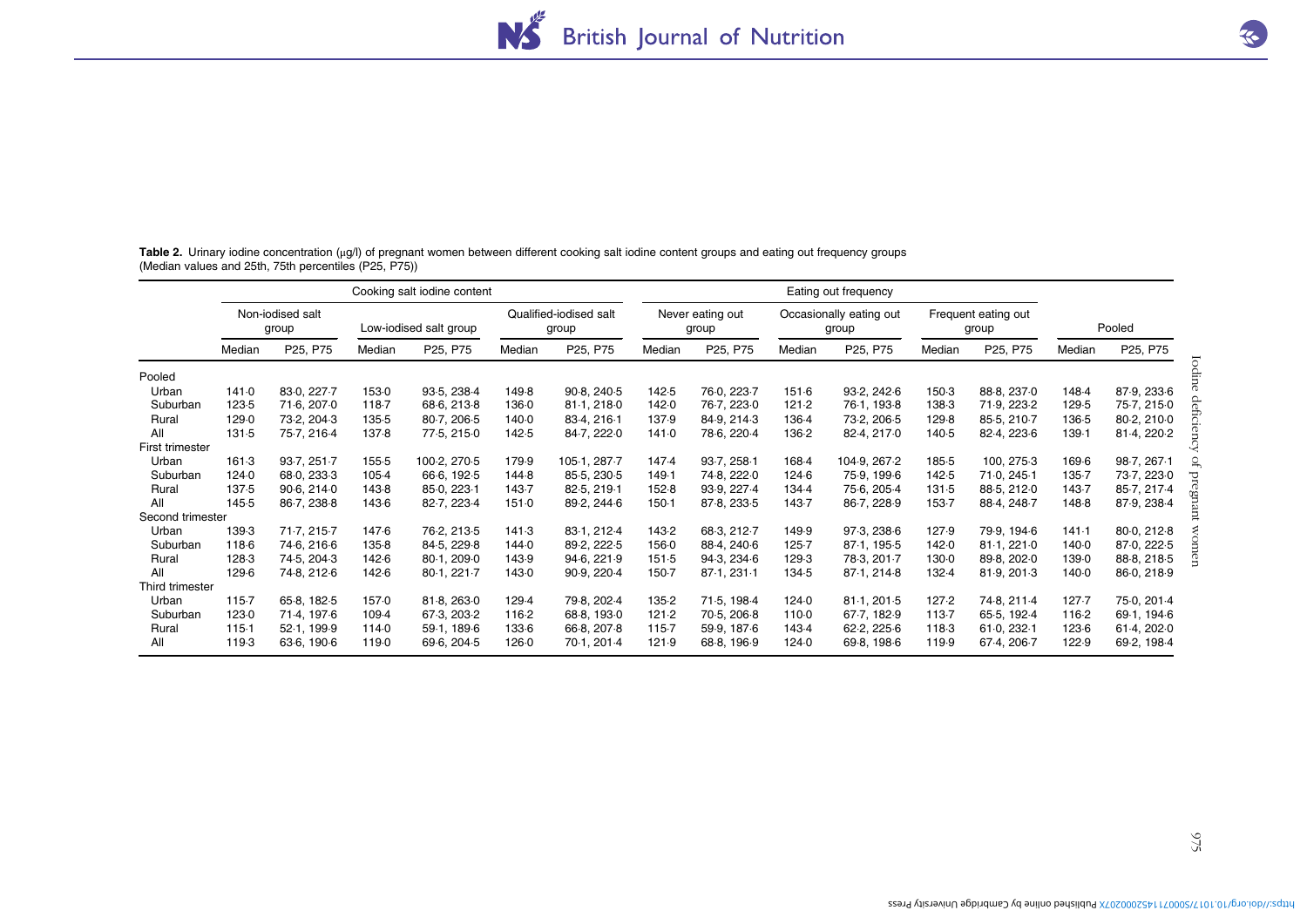#### <span id="page-5-0"></span>976 **Z.** Wang et al.

Table 3. Combined effect of household cooking salt iodine concentration and eating out frequency on urinary iodine concentration (μg/l) (Median values and 25th, 75th percentiles (P25, P75))

|                  | Non-jodised salt with<br>non-eating out |        | Non-jodised salt with<br>eating out |     |        | Qualified iodised salt with<br>non-eating out |      |        | Qualified iodised salt<br>with eating out |     |        |                                   |
|------------------|-----------------------------------------|--------|-------------------------------------|-----|--------|-----------------------------------------------|------|--------|-------------------------------------------|-----|--------|-----------------------------------|
|                  | n                                       | Median | P <sub>25</sub> , P <sub>75</sub>   | n   | Median | P <sub>25</sub> , P <sub>75</sub>             | n    | Median | P <sub>25</sub> , P <sub>75</sub>         |     | Median | P <sub>25</sub> . P <sub>75</sub> |
| Pooled           | 464                                     | 123.4  | 68.5, 202.3                         | 280 | 142.3  | 80-1, 221-2                                   | 1087 | 145.2  | 84.7.223.0                                | 608 | 148.8  | 89-2, 238-0                       |
| First trimester  | 140                                     | 128.6  | 75.4.231.4                          | 122 | 160.4  | 89.6.243.8                                    | 327  | 151.1  | 91.1.229.2                                | 262 | 171.1  | 92.7.274.1                        |
| Second trimester | 150                                     | 121.8  | 66.9.205.2                          | 103 | 129.6  | 75.4.201.4                                    | 364  | 152.6  | 92.0.235.6                                | 206 | 146.0  | 95.2.212.1                        |
| Third trimester  | 174                                     | 107.1  | 65-3, 177-1                         | 55  | 122.2  | 61.3.220.0                                    | 396  | 124.9  | 69.4.200.9                                | 140 | 129.9  | 68-1, 216-3                       |

to the USI policy, all centralised meal units (including restaurants and canteens) must use iodised salt in non-high iodine areas. As an iodine-deficient coastal area, centralised meal units in Shanghai use iodised salt. This study found that 40·2 % of pregnant women had not eaten out in the past week, 37·7 % had eaten out less than once a day and 22·1 % had eaten out at least once a day. In addition, women were more likely to eat at home by the third trimester, which may be related to the Chinese government's maternity leave policy. On the other hand, it may be related to the reduced physical and social activities of pregnant women in the third trimester.

Our study found no statistically significant difference between the different frequencies of eating out. Considering the possible interaction between eating out and SIC, we analysed the two variables together and divided the population into four groups. The results showed that the median UIC of women who use non-iodised salt and did not eat out was lower than those who used qualified-iodised salt and ate out at least once a day. Even when there was no significant difference (between non-iodised salt with non-eating out and non-iodised salt with eating out), the median UIC absolute difference was 18·9 μg/l. This further shows the importance of iodised salt on the iodine intake of pregnant women in Shanghai. Especially in the third trimester, if families use non-iodised salt and the pregnant woman do not eat out, the median UIC was just 107·1 μg/l: this is close enough to the upper limit of moderate iodine deficiency<sup>([31](#page-6-0))</sup> to suggest that this group is at higher risk for iodine deficiency. While the effects of mild iodine deficiency in pregnant women on maternal and offspring health have not been determined, the risks of moderate–severe iodine defi-ciency during pregnancy are clear<sup>[\(32](#page-6-0),[33](#page-6-0))</sup>.

A moderate–severe iodine deficiency during pregnancy may impair the growth and neurodevelopment of the offspring and increases infant mortality, although this depends on the timing and severity of the hypothyroidism $(34,35)$  $(34,35)$  $(34,35)$ . So we suggest that besides improving the USI policy, additional interventions are implemented such as increasing health education and encouraging the intake of supplements or iodine-rich foods in the third trimester $(36)$  $(36)$  $(36)$ . In our study, there was a significant difference in UIC between women who took or did not take an iodinecontaining supplement, suggesting that supplements should be considered as a source of iodine.

Although rural residents tend to opt for iodised salt, we also found that the median UIC of these individuals was lower than in suburban and rural participants. On the one hand, urban residents in Shanghai eat out more frequently; but on the other hand, with the improvement of social economy and the development of the food industry, global pre-packaged food consumption is increasing $(37)$  $(37)$  $(37)$ , urban residents may have a higher consumption of pre-packaged food. Iodised salt is used in most pre-packaged food in China. According to a study by the CDC in 2013, the pre-packaged food consumption rate of adult Chinese city residents is 85·3 %. Among these pre-packaged foods, the consumption rates of high-salt convenience foods and baked goods are 52.8 and 31.7%, respectively<sup>([38\)](#page-7-0)</sup>. Therefore, pre-packaged food is also one of the non-negligible sources of iodised salt. The contribution of iodised salt from pre-packaged foods was not considered in our study, but is worth studying.

To the best of our knowledge, this is the first study that examined the relationship of household cooking salt and eating out on iodine status of pregnant women in environmental iodinedeficient coastal areas. Our research design was reasonable, the sample size was sufficient and the result and conclusion were representative. Our study also had some limitations. We did not test the concentration of salt iodine used in eating out. We could not exclude the use of non-iodised salt or unqualified-iodised salt in centralised meal units, although this was contrary to the national USI policy. On the other hand, we have not investigated the consumption of pre-packaged foods, some of which may use iodised salt.

Based on our findings, iodised salt is important to maintain the iodine intake of pregnant women in Shanghai, but with the increase in eating out intake, the need for using iodised salt as household cooking salt becomes less important. The risk of iodine deficiency in the third trimester was higher than in the first and second trimesters in Shanghai. Additional interventions to encourage the intake of supplements or iodine-rich foods are necessary if a pregnant woman in the third trimester is not eating out and uses non-iodised salt at home.

#### Acknowledgements

The authors are grateful to the pregnant women who participated in this study and to the healthcare professionals from the CDC of the sixteen districts in Shanghai.

The study was financially supported by the National Nature Science Foundation of China (no. 81602851) and the Excellent Young Talents of Health System in Shanghai (no. 2017YQ043).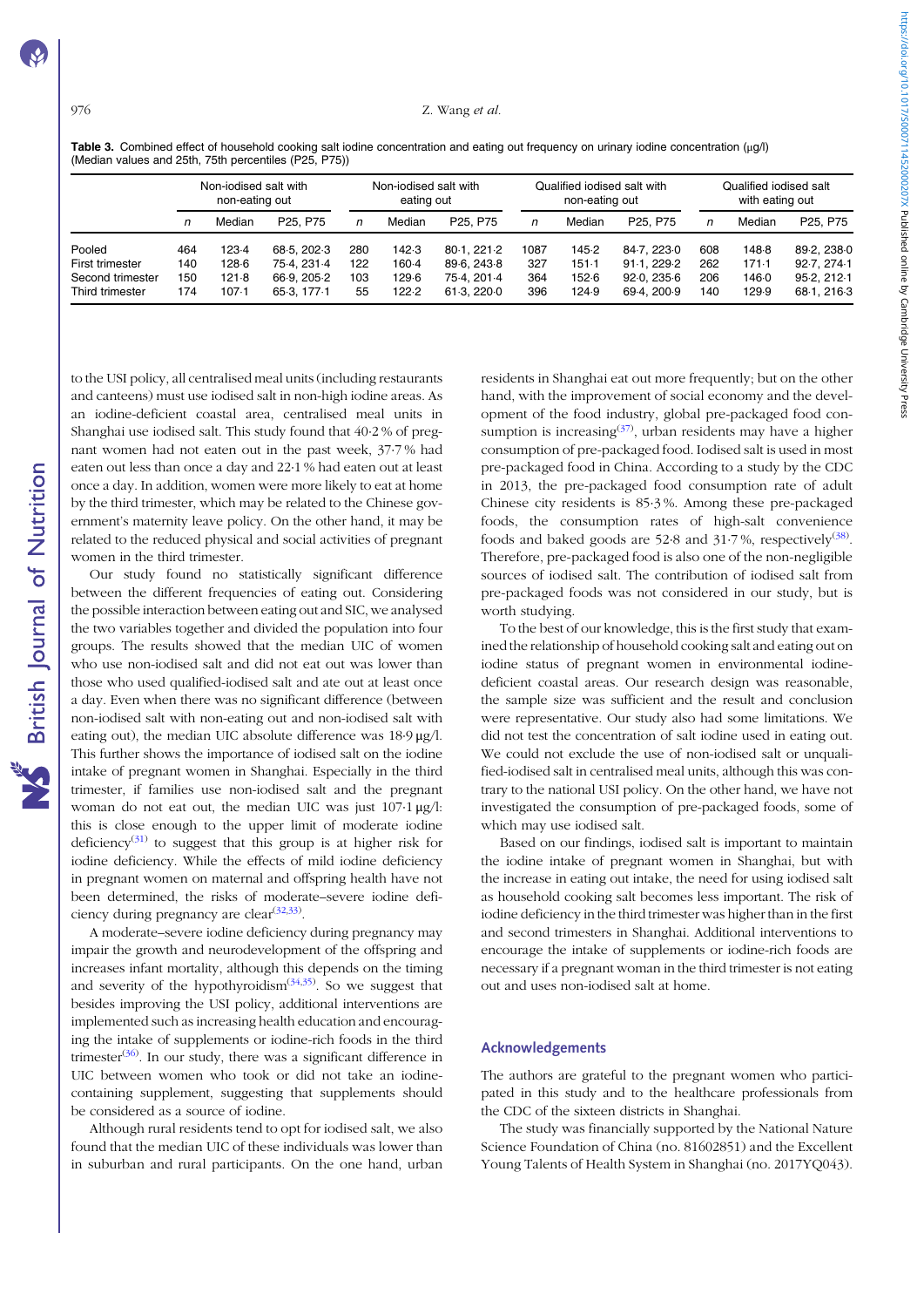<span id="page-6-0"></span>They had no role in the design, analysis or writing of this article. This research received no specific grant from any funding agency, commercial or not-for-profit sectors.

All co-authors contributed significantly to the planning of the analyses and interpretation of the data and provided essential intellectual input. Analysed the data, Z. W. and Z. Z.; investigation, W. J., X. C., Q. S. and Z. S.; project administration, C. G., Z. Z., C. W. and Z. Z.; writing – original draft, Z. W.

The authors declare that there are no conflicts of interest.

#### Supplementary material

For supplementary material referred to in this article, please visit <https://doi.org/10.1017/S000711452000207X>

# References

- 1. Watutantrige Fernando S, Cavedon E, Nacamulli D, et al. (2016) Iodine status from childhood to adulthood in females living in North-East Italy: iodine deficiency is still an issue. *Eur J Nutr* 55, 335–340.
- 2. Mansourian AR (2011) A review on the metabolic disorders of iodine deficiency. Pakistan J Biol Sci 14, 412-424.
- 3. Rochau U, Qerimi Rushaj V, Schaffner M, et al. (2020) Decisionanalytic modeling studies in prevention and treatment of iodine deficiency disorders and thyroid disorders: a systematic overview. Thyroid 30, 746-758.
- 4. Nystrom HF, Brantsaeter AL, Erlund I, et al. (2016) Iodine status in the Nordic countries – past and present. Food Nutr Res 60, 31969.
- 5. Lazarus JH (2014) Iodine status in Europe in 2014. Eur Thyroid J 3, 3–6.
- 6. Tran TD, Hetzel B & Fisher J (2010) Access to iodized salt in 11 low- and lower-middle-income countries: 2000 and 2010. Bull World Health Organ 94, 122–129.
- 7. Yang L, Li M, Liu X, et al. (2020) Evaluation of iodine nutritional status among pregnant women in China: the National Nutrition and Health Survey. Thyroid 30, 443-450.
- 8. Moreno-Reyes R, Glinoer D, Van Oyen H, et al. (2013) High prevalence of thyroid disorders in pregnant women in a mildly iodine-deficient country: a population-based study. *J Clin* Endocrinol Metab 98, 3694–3701.
- 9. Wang Z, Liu P, Su X, et al.(2018) A comparative study of iodized salt programs: Shanghai and Switzerland. Biol Trace Elem Res 187, 59–64.
- 10. ICCIDD/UNICEF/WHO (2007) Assessment of Iodine Deficiency Disorders and Monitoring Their Elimination: A Guide for Programme Managers, 3rd ed. Geneva: World Health Organization.
- 11. Zou S, Wu F, Guo C, et al.(2012) Iodine nutrition and the prevalence of thyroid disease after salt iodization: a cross-sectional survey in Shanghai, a coastal area in China. PLOS ONE 7, e40718.
- 12. Wang Z, Zang J, Shi Z, et al. (2019) Iodine status of 8 to 10 years old children within 20 years following compulsory salt iodization policy in Shanghai, China. Nutr  $J$  18, 63.
- 13. Zang J, Luo B, Wang Y, et al. (2018) Eating out-of-home in adult residents in Shanghai and the nutritional differences among dining places. Nutrients **10**, 951.
- 14. Yan H (2015) Medical Statistics. Beijing: People's Medical Publishing House.
- 15. National Standardization Administration of China (2012) General Test Method in Salt Industry – Determination of Iodine

(GB/T 13025.7–2012). Beijing: National Standardization Administration of China.

- 16. National Health and Family Planning Commission of the People's Republic of China (2016) Determination of Iodine in Urine – Part 1: As3+-Ce4+Catalytic Spectrophotometry (WS/T 107.1 – 2016). Beijing: National Health and Family Planning Commission of the People's Republic of China.
- 17. Bath SC (2019) The effect of iodine deficiency during pregnancy on child development. Proc Nutr Soc 78, 150–160.
- 18. Laurberg P, Bulow Pedersen I, Knudsen N, et al. (2001) Environmental iodine intake affects the type of nonmalignant thyroid disease. Thyroid 11, 457-469.
- 19. Song J, Zou SR, Guo CY, et al. (2016) Prevalence of thyroid nodules and its relationship with iodine status in Shanghai: a population-based study. Biomed Environ Sci 29, 398-407.
- 20. Nazeri P, Shab-Bidar S, Pearce EN, et al. (2020) Thyroglobulin concentration and maternal iodine status during pregnancy: a systematic review and meta-analysis. Thyroid 30, 767-779.
- 21. Nazarpour S, Ramezani Tehrani F, Behboudi-Gandevani S, et al. (2019) Maternal urinary iodine concentration and pregnancy outcomes in euthyroid pregnant women: a systematic review and meta-analysis. Biol Trace Elem Res (epublication ahead of print version 24 December 2019).
- 22. Zimmermann MB, Aeberli I, Torresani T, et al. (2005) Increasing the iodine concentration in the Swiss iodized salt program markedly improved iodine status in pregnant women and children: a 5-y prospective national study. Am J Clin Nutr 82, 388–392.
- 23. Andersson M, Aeberli I, Wust N, et al. (2010) The Swiss iodized salt program provides adequate iodine for school children and pregnant women, but weaning infants not receiving iodinecontaining complementary foods as well as their mothers are iodine deficient. J Clin Endocrinol Metab 95, 5217-5724.
- 24. Castilla AM, Murcia M, Arrizabalaga JJ, et al. (2018) Comparison of urinary iodine levels in women of childbearing age during and after pregnancy. Eur J Nutr 57, 1807–1816.
- 25. Melse-Boonstra A & Jaiswal N (2010) Iodine deficiency in pregnancy, infancy and childhood and its consequences for brain development. Best Pract Res Clin Endocrinol Metab 24, 29–38.
- 26. Stilwell G, Reynolds PJ, Parameswaran V, et al. (2008) The influence of gestational stage on urinary iodine excretion in pregnancy. J Clin Endocrinol Metab 93, 1737-1742.
- 27. De Zoysa E, Hettiarachchi M & Liyanage C (2016) Urinary iodine and thyroid determinants in pregnancy: a follow up study in Sri Lanka. BMC Pregnancy Childbirth 16, 303.
- 28. Kim D & Ahn BI (2020) Eating out and consumers' health: evidence on obesity and balanced nutrition intakes. Int J Environ Res Public Health 17, 586.
- 29. Lun, d TB, Kjaernes U & Holm L (2017) Eating out in four Nordic countries: national patterns and social stratification. Appetite 119, 23–33.
- 30. Paddock J, Warde A & Whillans J (2017) The changing meaning of eating out in three English cities 1995–2015. Appetite 119, 5–13.
- 31. Zimmermann MB (2009) Iodine deficiency in pregnancy and the effects of maternal iodine supplementation on the offspring: a review.  $Am J Clin Nutr$  89, 668S-672S.
- 32. Markhus MW, Dahl L, Moe V, et al. (2018) Maternal iodine status is associated with offspring language skills in infancy and toddlerhood. Nutrients 10, 1270.
- 33. Charoenratana C, Leelapat P, Traisrisilp K, et al.(2016) Maternal iodine insufficiency and adverse pregnancy outcomes. Matern Child Nutr 12, 680–687.
- 34. Zimmermann MB (2009) Iodine deficiency. Endocr Rev 30, 376–408.